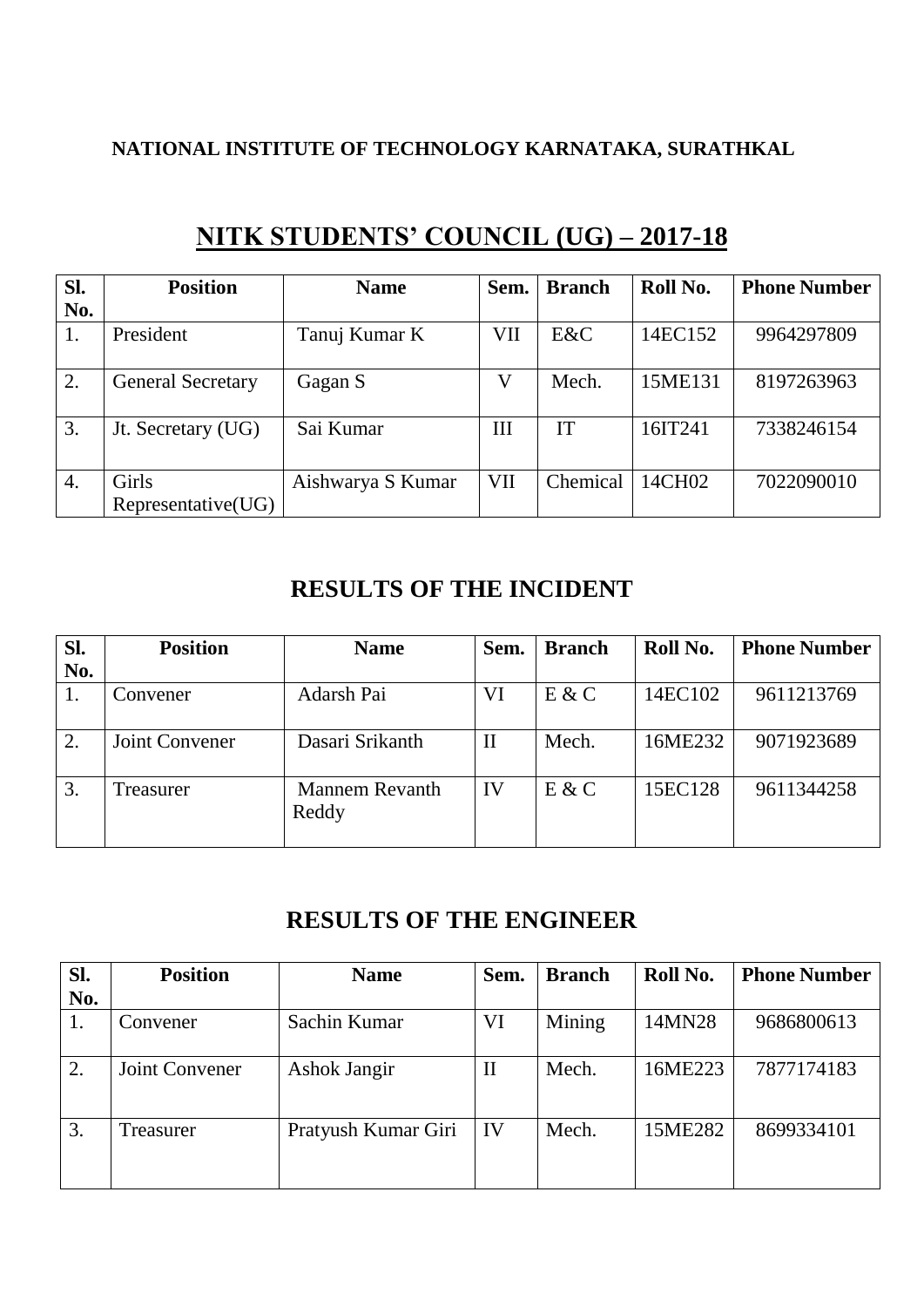# NATIONAL INSTITUTE OF TECHNOLOGY KARNATAKA, SURATHKAL

# **STUDENTS COUNCIL ELECTION – 2017-18**

#### \*\*\*\*

| <b>Position</b>                 | Name of the student | Roll No. | <b>Phone Number</b> |
|---------------------------------|---------------------|----------|---------------------|
| <b>Technical Secretary (UG)</b> | Anil Jangid         | 14ME182  | 8970451708          |
|                                 |                     |          |                     |
| Cultural Secretary (UG)         | Rahul Agrawal       | 14CH36   | 9481635716          |
|                                 |                     |          |                     |
| Secretary – Alumni Relations    | M. Pavan Reddy      | 14CV125  | 8747838704          |
|                                 |                     |          |                     |
| <b>Technical Secretary (PG)</b> | Helen J.            | 16CE07F  | 9496293960          |
|                                 |                     |          |                     |
| <b>Cultural Secretary (PG)</b>  | Bijay Dev K.M.      | 16CS05F  | 9400317545          |

| <b>JOINT SECRETARY (PG)</b>   | Ram Shashi Kumar        | 16SM36  | 8106548000 |
|-------------------------------|-------------------------|---------|------------|
|                               |                         |         |            |
| <b>JOINT SECRETARY(Ph.D.)</b> | Biradar Madagonda K.    | ME14F23 | 9545353232 |
|                               |                         |         |            |
| PG/Ph.D. GIRLS                | Niveditha Sedhumadhayan | 16EN15F | 9745674411 |
| <b>REPRESENTATIVE</b>         |                         |         |            |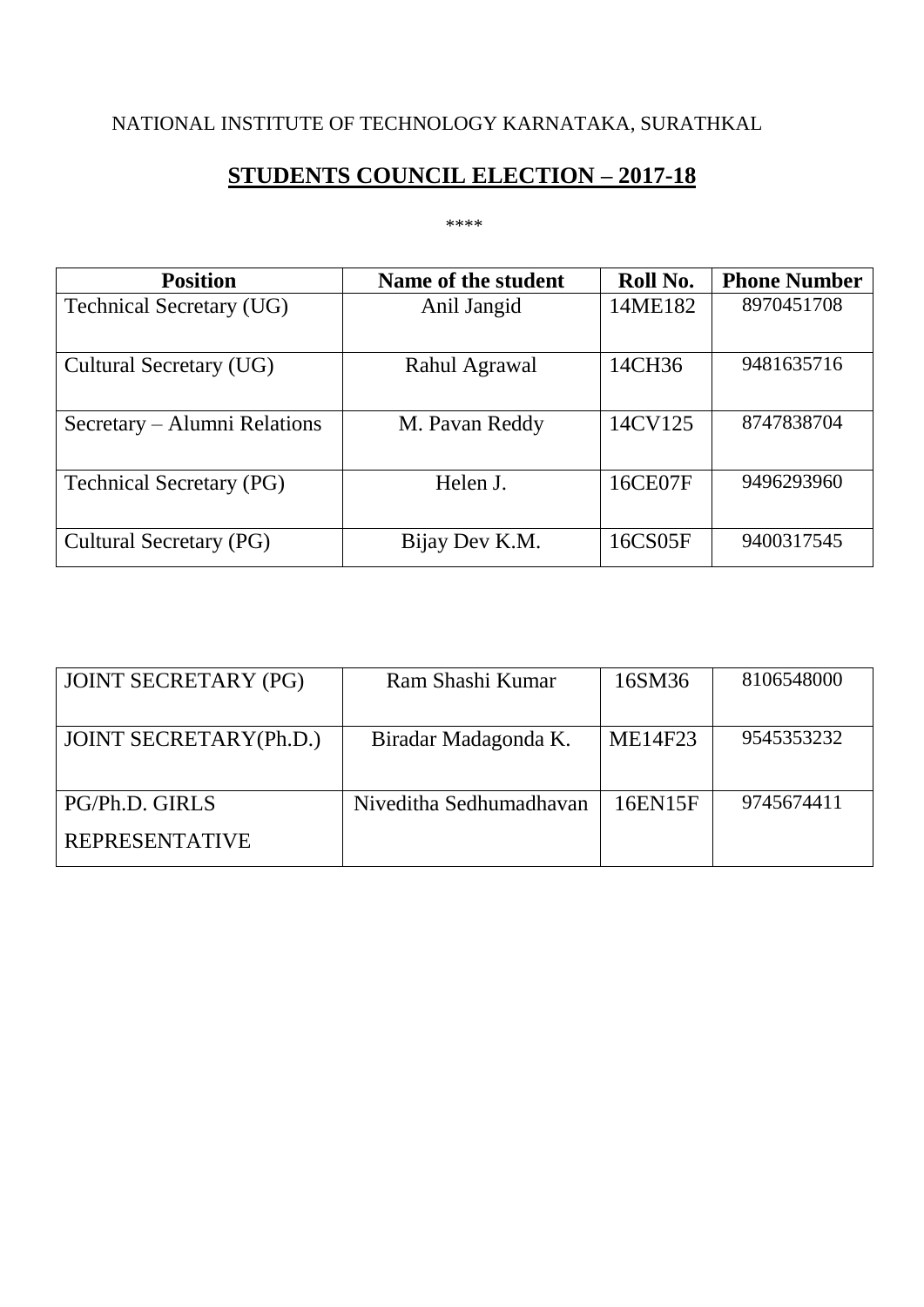#### NATIONAL INSTITUTE OF TECHNOLOGY KARNATAKA, SURATHKAL \*\*\*\*

# **Departmental Representatives (Ph.D.) – 2017-18**

| <b>Department</b>                  | <b>Name</b>                             | Roll No.       | <b>Phone Number</b> |
|------------------------------------|-----------------------------------------|----------------|---------------------|
| Applied Mechanics & Hyd.           | Arunkumar Yadav                         | AM15F03        | 9923940077          |
| Civil                              | G.B. Mahesh                             | <b>CV16F11</b> | 8861868447          |
| Chemistry                          | Praveen Mishra                          | <b>CY15F05</b> | 8105110897          |
| Chemical Engg.                     | Vishnu M.                               | <b>CH15P01</b> | 9496328806          |
| Computer Science & Engg.           | <b>Rathod Vishal</b><br>Jithendra Kumar | <b>CS15F11</b> | 9879957770          |
| Electrical & Electronics           | Jayashankar V.N.                        | <b>EE14F08</b> | 9497192567          |
| Electronics & Communications       | Kalluri Shareef<br>Babu                 | <b>EC13F07</b> | 9620789927          |
| <b>MACS</b>                        | Shivaram Holla                          | <b>MA15P08</b> | 8547525635          |
| Metallurgical & Materials<br>Engg. | Prabhukumar                             | <b>MT14F04</b> | 9740253476          |
| Mech. Engg.                        | Biradar Madagonda<br>K.                 | <b>ME14F23</b> | 9545353232          |
| Mining Engg.                       | Harish Kumar N.S.                       | <b>MN15F07</b> | 9620128167          |
| <b>Information Technology</b>      | Shridhar Sanshi                         | <b>IT15F03</b> | 8095202962          |
| Physics                            | Sterin N.S.                             | PH15F06        | 9611213502          |
| <b>School of Management</b>        | No one is interested                    |                |                     |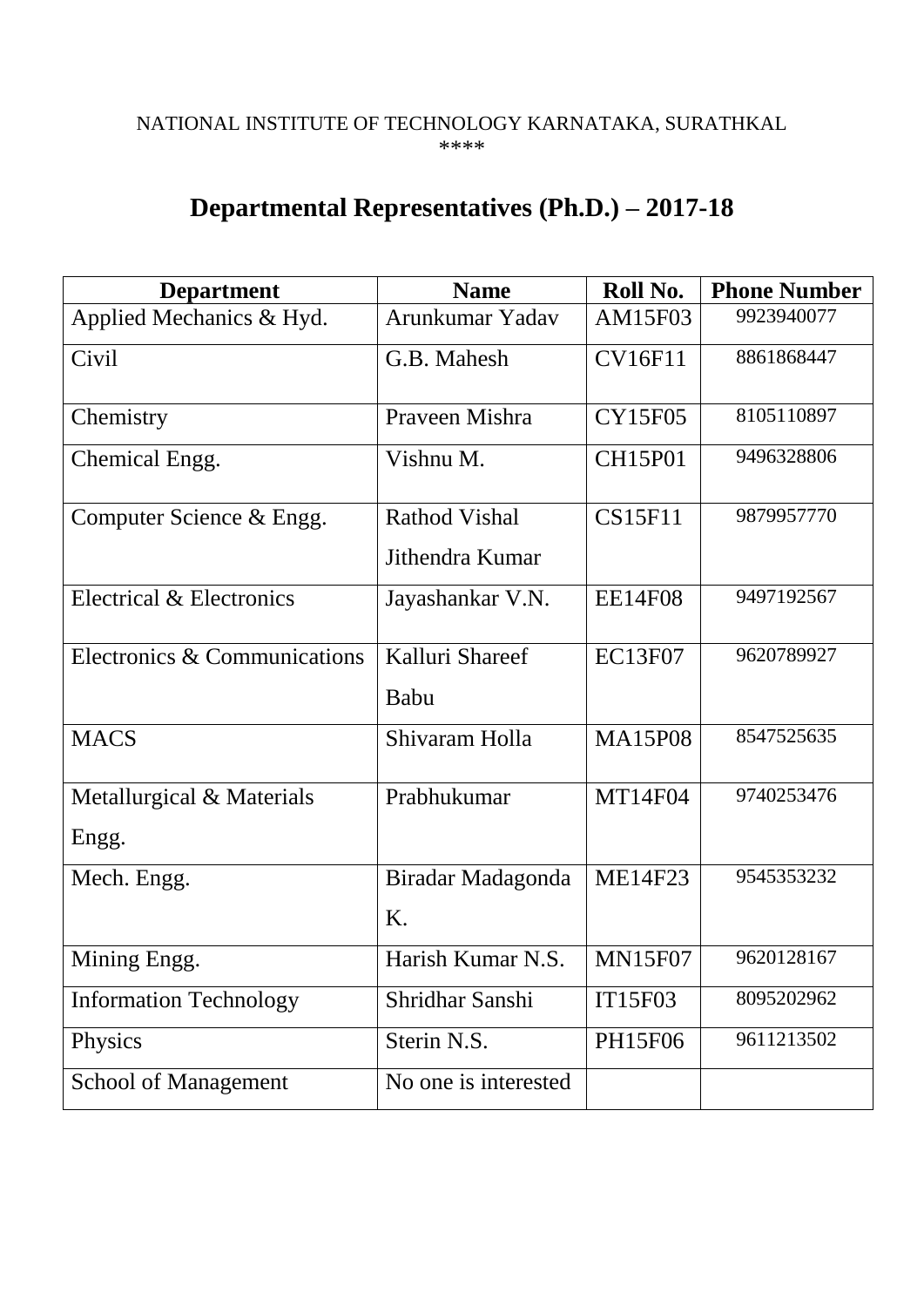#### NATIONAL INSTITUTE OF TECHNOLOGY KARNATAKA, SURATHKAL \*\*\*\*

# Departmental Representatives (**PG) – 2017-18**

| <b>Department</b>             | <b>Name</b>       | Roll No. | <b>Phone Number</b> |
|-------------------------------|-------------------|----------|---------------------|
| Applied Mechanics & Hyd.      | Sreeraj Srinivas  | 16WR10F  | 8281338326          |
| Civil                         | Pranav P. Mane    | 16CM09F  | 9405543081          |
| Chemistry                     | Vibhay Damodar    | 16CY25   | 8943965797          |
| Chemical Engg.                | Arya V. Kumar     | 16IB04F  | 7868044360          |
| Computer Science & Engg.      | Bijaydev K.M.     | 16CS05F  | 9400317545          |
| Electrical & Electronics      | N. Praneeth Kumar | 16PS11F  | 9963628268          |
| Electronics & Communications  | Helen J.          | 16CE07F  | 9496293960          |
| <b>Information Technology</b> | Krishnan Kumar    | 16IT06F  | 7385530773          |
| <b>MACS</b>                   | Mayank Tripathi   | 16CA41   | 7697416733          |
| Metallurgical & Materials     | Visakh M.S.       | 16ML20F  | 9744690281          |
| Engg.                         |                   |          |                     |
| Mech. Engg.                   | Anand S.          | 16THF01  | 9496132012          |
| Physics                       | Nrushingha Prasad | 16PH14   | 9439702295          |
| <b>School of Management</b>   | Ashwin Jayaram    | 16SM10   | 9953159005          |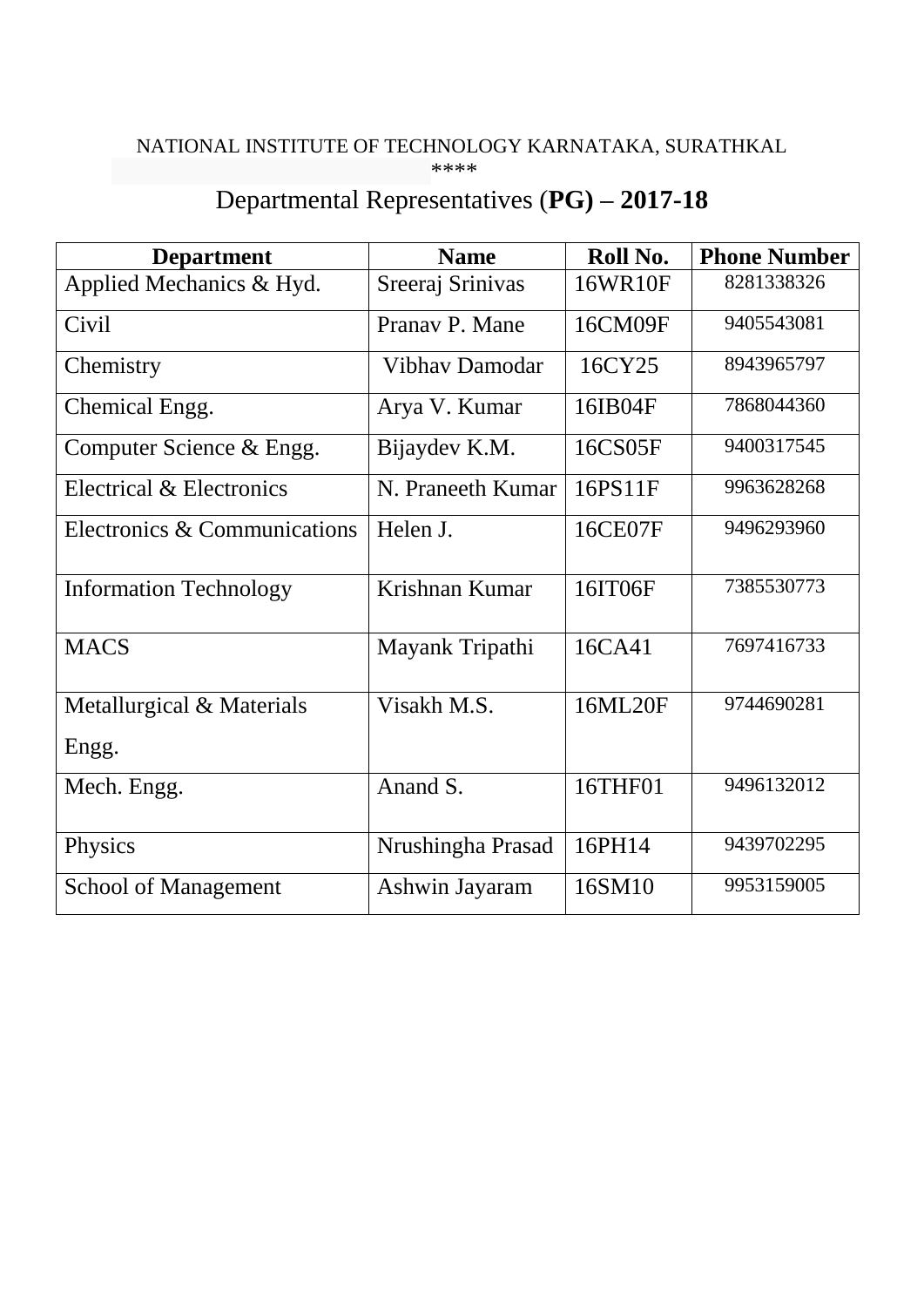## **STUDENTS COUNCIL ELECTION – 2017-18**

\*\*\*\*

The following are the names of elected Class Representatives of U.G. for the year 2017-18.

# **IV YEAR B.TECH.**

| $\overline{sl.}$<br>No. | <b>Section</b>                        | Roll No. | <b>Name</b>            | <b>Phone Number</b> |
|-------------------------|---------------------------------------|----------|------------------------|---------------------|
| $\overline{1}$ .        | Civil Engg. (CV1)                     | 14CV125  | Pavan Reddy M.         | 8747838704          |
| $\overline{2}$ .        | Civil Engg. (CV2)                     | 14CV210  | Neeraj Kumar           | 7022089848          |
| 3.                      | Mechanical Engg. (M1)                 | 14ME182  | Anil Jangid            | 8970451708          |
| 4.                      | Mechanical Engg. (M2)                 | 14ME208  | Akash S. Nayak         | 7022209403          |
| 5.                      | Electrical & Electronics              |          |                        |                     |
| 6.                      | Electronics &<br>Communications (EC1) | 14EC120  | K.G.Surya Prakash      | 7022209402          |
| 7.                      | Electronics &<br>Communications (EC2) | 14EC250  | <b>Sushanth Patil</b>  | 9945980720          |
| 8.                      | Chemical Engg.                        | 14CH36   | Rahul Agrawal          | 9481635716          |
| 9.                      | Metallurgical & Materials<br>Engg.    | 14MT24   | K. Sravan              | 9964314819          |
| 10.                     | Computer Engg. (CO1)                  | 14CO103  | Ananda Rao H.          | 9535125744          |
| 11.                     | Computer Engg. (CO2)                  | 14CO254  | Yathish Reddy M.       | 9448505272          |
| 12.                     | Mining Engg.                          | 14MN24   | <b>Prateek Mohanty</b> | 7205151545          |
| 13.                     | <b>Information Technology</b>         | 14IT113  | K. Saicharan           | 9964300193          |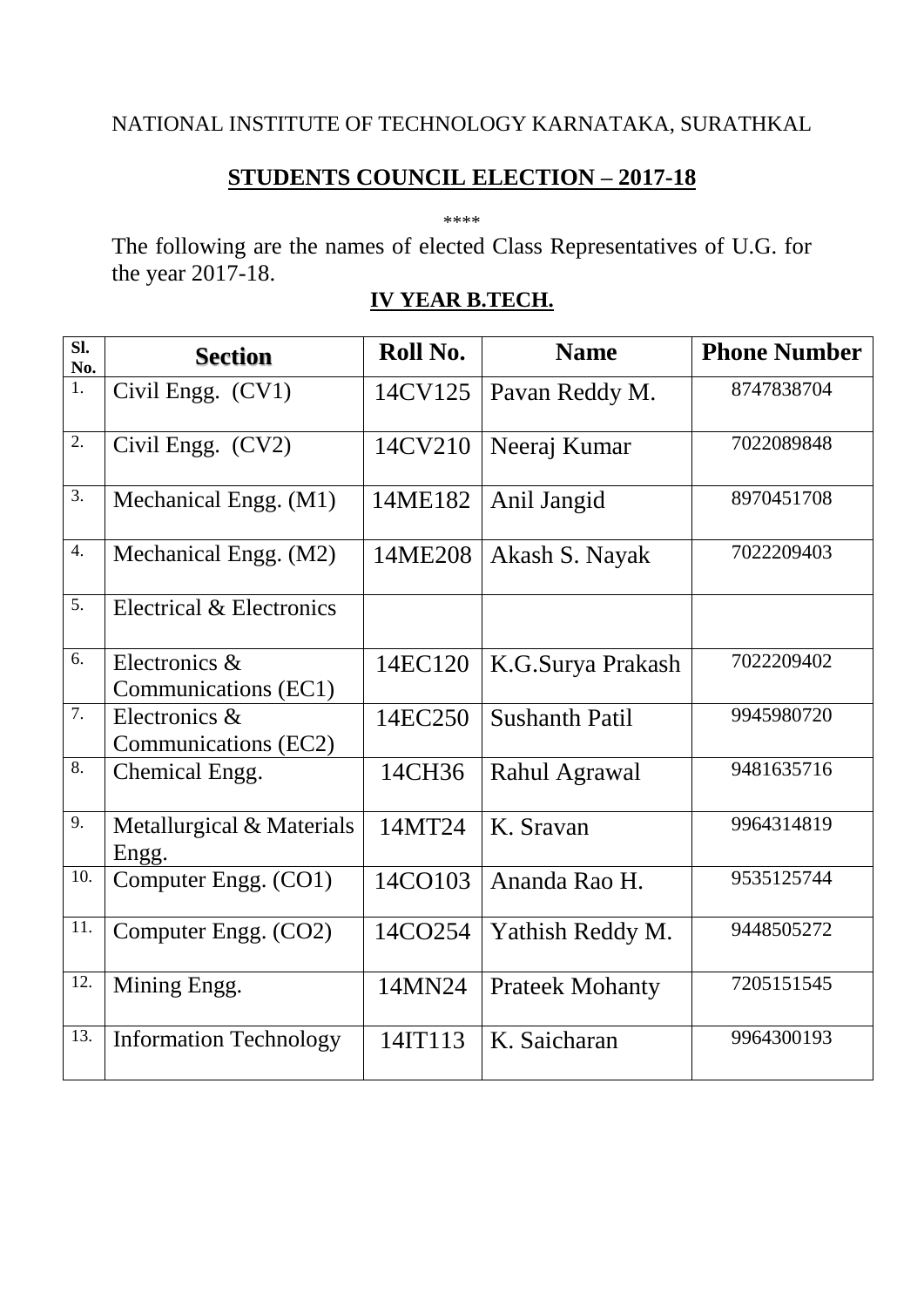## **STUDENTS COUNCIL ELECTION – 2017-18**

\*\*\*\*

The following are the names of elected Class Representatives of U.G. for the year 2017-18.

# **III YEAR B.TECH.**

| $\overline{\text{SL}}$<br>No. | <b>Section</b>                        | Roll No. | <b>Name</b>                     | <b>Phone Number</b> |
|-------------------------------|---------------------------------------|----------|---------------------------------|---------------------|
| $\overline{1}$ .              | Civil Engg. (CV1)                     | 15CV120  | Kaushik Nayak                   | 9741127766          |
| $\overline{2}$ .              | Civil Engg. (CV2)                     | 15CV218  | Harshith                        | 7349214291          |
| 3.                            | Mechanical Engg. (M1)                 | 15ME157  | Nellepalli Nithin Sai           | 9492629943          |
| 4.                            | Mechanical Engg. (M2)                 | 15ME246  | Nihaal Ahmed<br>Shibly          | 7259379001          |
| $\overline{5}$ .              | Electrical & Electronics              | 15EE230  | M. Sanees Bin<br>Zubair         | 9846962461          |
| 6.                            | Electronics &<br>Communications (EC1) | 15EC137  | Pavan M.                        | 9611580628          |
| $\overline{7}$ .              | Electronics &<br>Communications (EC2) | 15EC216  | Narayana Murari<br>Gowri shetty | 8861896647          |
| 8.                            | Chemical Engg.                        | 15CH20   | Kishan K.                       | 9447734133          |
| 9.                            | Metallurgical&<br>Materials Engg.     | 15MT17   | Kinthada Pavan<br>Chandu        | 9686193916          |
| 10.                           | Computer Engg. (CO1)                  | 15CO126  | Puneet U.                       | 9480742084          |
| 11.                           | Computer Engg. (CO2)                  | 15CO205  | <b>Amit Kumar Patel</b>         | 9611356914          |
| 12.                           | Mining Engg.                          | 15MN08   | Deepak Menariya                 | 7742122224          |
| 13.                           | Information<br>Technology             | 15IT224  | P. Pavan                        | 8861480618          |